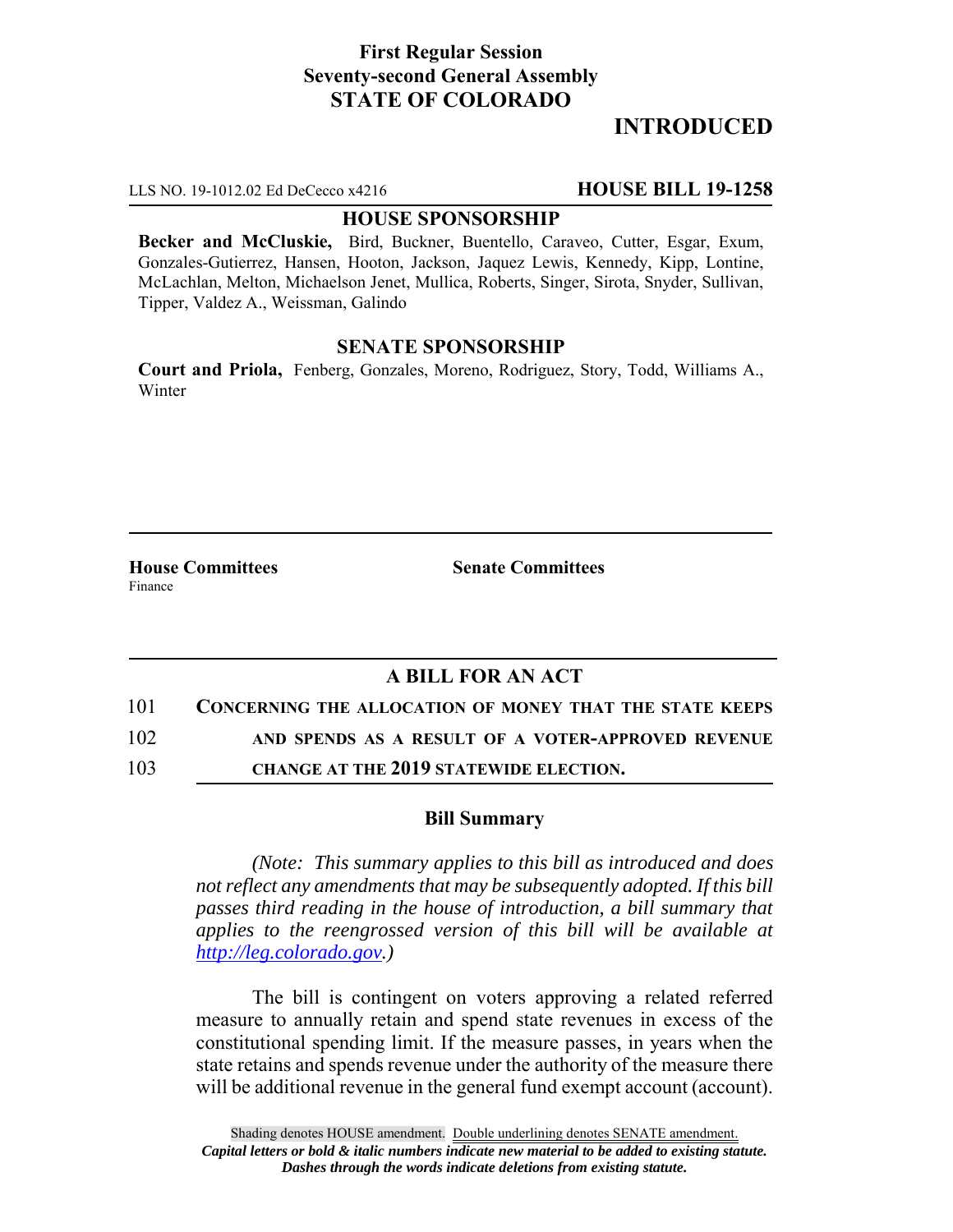**Section 1** of the bill requires 1/3 of this money in the account to be allocated to each of the purposes approved by voters, which are:

- Public schools;
- ! Higher education; and
- ! Roads, bridges, and transit.

The general assembly is required to appropriate the money for public schools and higher education for the state fiscal year after the state retains the revenue under the authority of the voter-approved revenue change, with an exception for the state fiscal year 2018-19. The money appropriated for public schools must be distributed on a per pupil basis and used by public schools only for nonrecurring expenses for the purpose of improving classrooms, and it may not be used as part of a district reserve.

The state treasurer is required to transfer the remaining 1/3 of the money to the highway users tax fund (HUTF) after the state treasurer receives a report certifying the state's TABOR revenues (report). **Section 3** clarifies that the report must include the money that the state keeps and spends as a result of the 2019 measure, and that this amount must be reported separately from the referendum C money in the account.

Under **section 4** the money the state treasurer transfers to the HUTF is allocated 60% to the state highway fund, 22% to counties, and 18% to cities and incorporated towns. Under **section 5** no more than 90% of the money allocated to the state highway fund may be expended for highway purposes or highway-related capital improvements and at least 10% must be expended for transit purposes or for transit-related capital improvements.

**Section 2** includes a conforming amendment to ensure that the allocation for the referendum C money does not apply to any new revenue in the account as a result of the 2019 voter approval.

1 *Be it enacted by the General Assembly of the State of Colorado:*

2 **SECTION 1.** In Colorado Revised Statutes, **add** 24-77-104.7 as

- 3 follows:
- 

## 4 **24-77-104.7. General fund exempt account - proposition CC**

- 5 **revenue allocation definition.** (1) MONEY IN THE GENERAL FUND
- 6 EXEMPT ACCOUNT THAT CORRESPONDS TO THE REVENUE THAT THE STATE
- 7 RETAINS AND SPENDS IN ACCORDANCE WITH THE VOTERS' APPROVAL OF
- 8 SECTION 24-77-103.6 (1)(c) IS ALLOCATED IN ONE-THIRD SHARES TO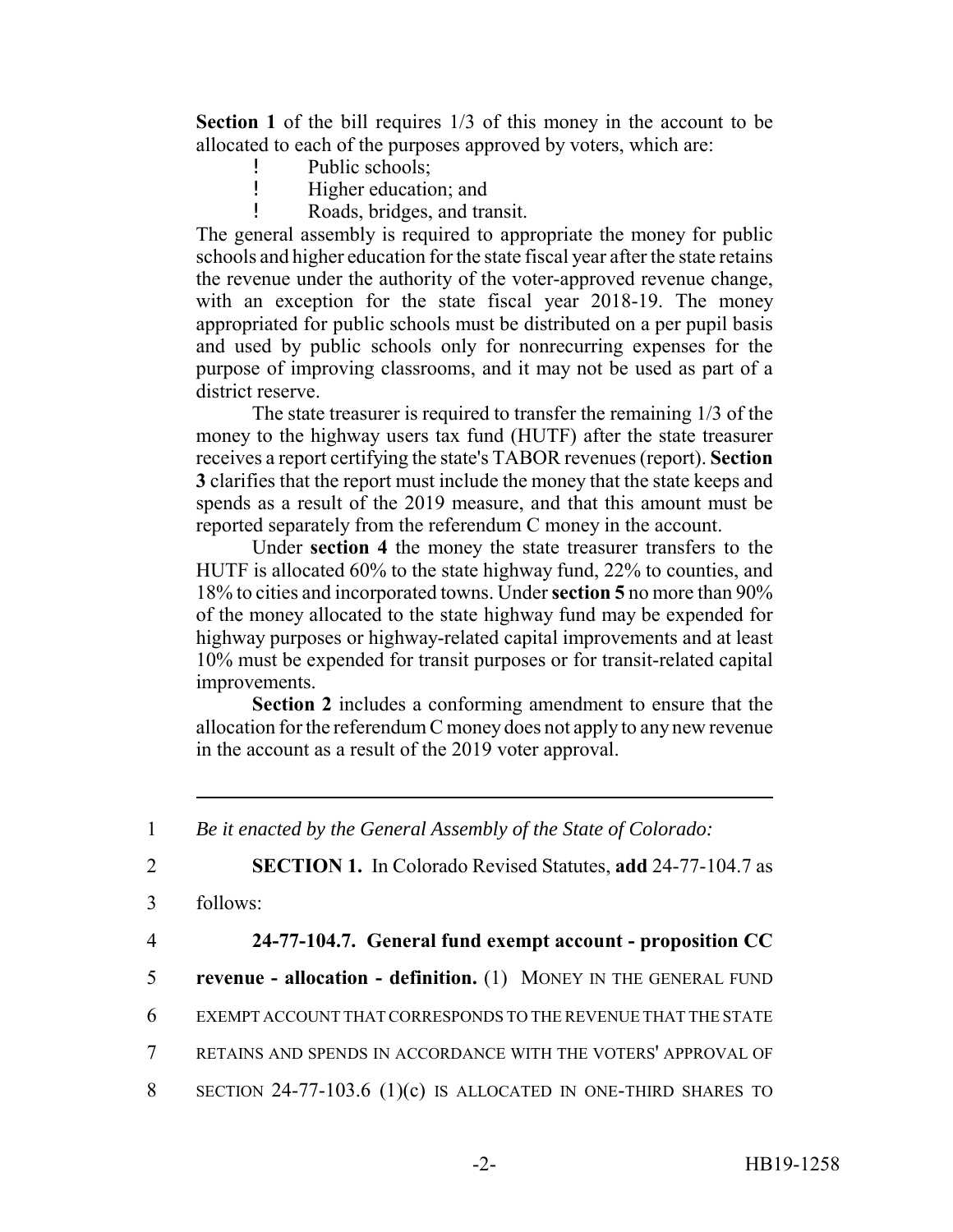PROVIDE FUNDING FOR EACH OF THE FOLLOWING:

(a) PUBLIC SCHOOLS;

(b) HIGHER EDUCATION; AND

(c) ROADS, BRIDGES, AND TRANSIT.

 (2) FOR ANY STATE FISCAL YEAR IN WHICH THERE IS MONEY SUBJECT TO THE ALLOCATION IN SUBSECTION (1) OF THIS SECTION:

 (a) THE STATE TREASURER SHALL TRANSFER ONE-THIRD OF THIS MONEY IN THE GENERAL FUND EXEMPT ACCOUNT FROM THE PRIOR FISCAL YEAR TO THE HIGHWAY USERS TAX FUND CREATED IN SECTION 43-4-201 TO BE ALLOCATED IN ACCORDANCE WITH SECTIONS 43-4-205 TO 43-4-208; (b) THE GENERAL ASSEMBLY SHALL APPROPRIATE ONE-THIRD OF

 THIS MONEY IN THE GENERAL FUND EXEMPT ACCOUNT FOR HIGHER EDUCATION; AND

 (c) THE GENERAL ASSEMBLY SHALL APPROPRIATE ONE-THIRD OF THIS MONEY IN THE GENERAL FUND EXEMPT ACCOUNT FOR PUBLIC SCHOOLS TO BE DISTRIBUTED ON A PER PUPIL BASIS AND USED ONLY FOR NONRECURRING EXPENSES FOR THE PURPOSE OF IMPROVING CLASSROOMS, 18 SUCH AS INITIATIVES THAT HELP ATTRACT AND RETAIN EDUCATORS, INITIATIVES TO IMPROVE TEACHER TRAINING, AND BOOKS AND TECHNOLOGY FOR STUDENT LEARNING.A DISTRICT SHALL NOT USE MONEY APPROPRIATED UNDER THIS SECTION AS PART OF A DISTRICT RESERVE.

 (3) (a) EXCEPT AS SET FORTH IN SUBSECTION (3)(b) OF THIS SECTION, THE GENERAL ASSEMBLY SHALL APPROPRIATE MONEY AS REQUIRED BY SUBSECTION (2) OF THIS SECTION FOR THE STATE FISCAL YEAR FOLLOWING THE STATE FISCAL YEAR FOR WHICH THE STATE RETAINS 26 AND SPENDS REVENUE IN ACCORDANCE WITH SECTION 24-77-103.6 (1)(c), 27 AND THE STATE TREASURER SHALL TRANSFER MONEY AS REQUIRED BY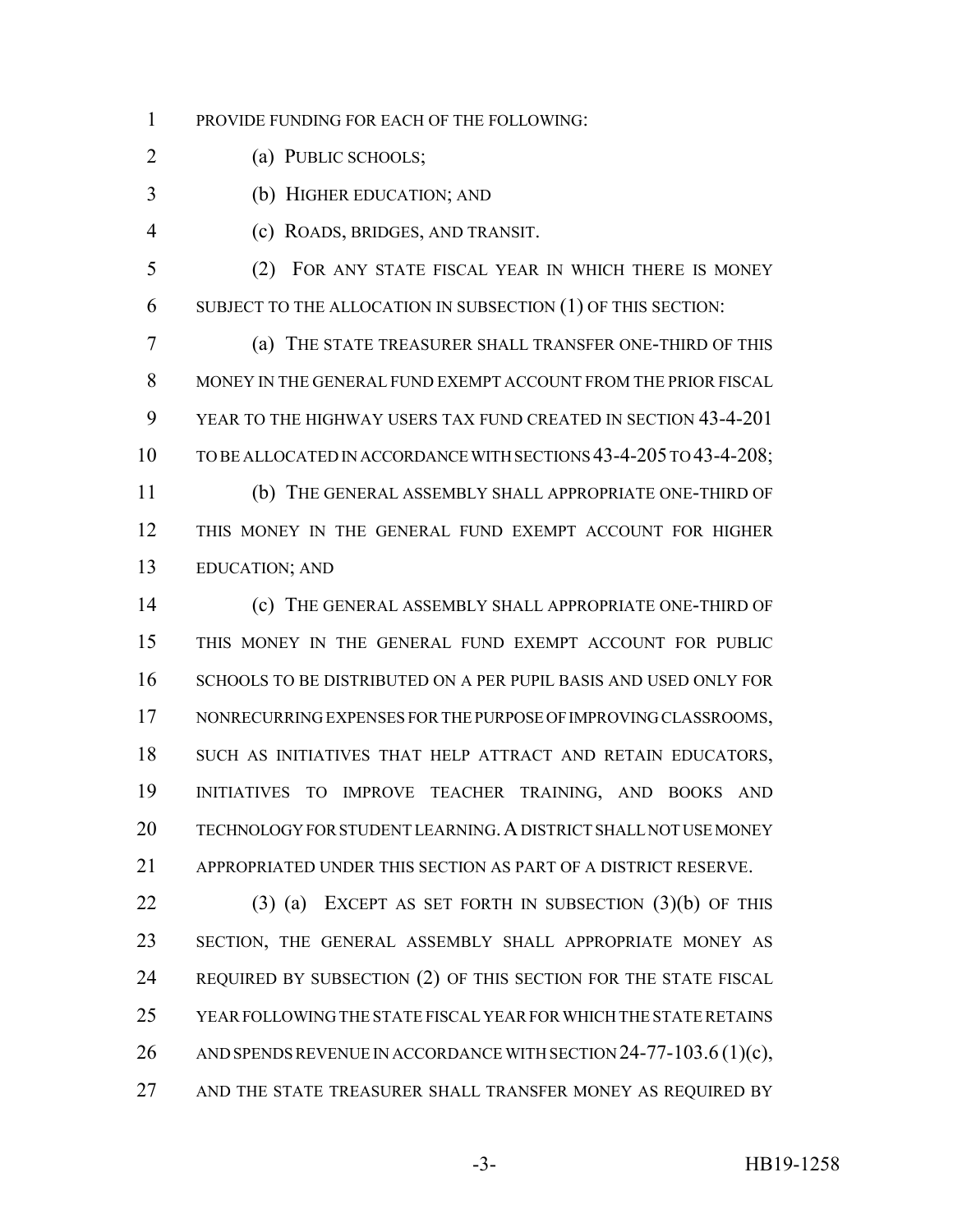1 SUBSECTION (2)(a) OF THIS SECTION WITHIN THREE BUSINESS DAYS AFTER RECEIVING THE CERTIFICATION FROM THE STATE AUDITOR IN ACCORDANCE WITH SECTION 24-77-106.5 (2) FOR THAT STATE FISCAL YEAR.

 (b) ON OR BEFORE JANUARY 1, 2020, ANY MONEY IN THE GENERAL FUND THAT WAS RESTRICTED FOR THE PURPOSE OF REFUNDING EXCESS STATE REVENUES FOR THE 2018-19 STATE FISCAL YEAR IS INCLUDED IN THE GENERAL FUND EXEMPT ACCOUNT. THE GENERAL ASSEMBLY MAY APPROPRIATE THE PORTION OF THIS MONEY REQUIRED BY SUBSECTION (2) OF THIS SECTION FOR THE 2019-20 OR 2020-21 STATE FISCAL YEAR. THE STATE TREASURER SHALL TRANSFER THE PORTION OF THIS MONEY REQUIRED BY SUBSECTION (2)(a) OF THIS SECTION ON OR BEFORE JANUARY 15, 2020.

 (4) AS USED IN THIS SECTION, "GENERAL FUND EXEMPT ACCOUNT" MEANS THE GENERAL FUND EXEMPT ACCOUNT CREATED IN SECTION 24-77-103.6 (2).

 **SECTION 2.** In Colorado Revised Statutes, 24-77-104.5, **amend** (1) introductory portion and (1)(b) introductory portion as follows:

 **24-77-104.5. General fund exempt account - referendum C money - specification of uses for health care and education - definitions.** (1) The moneys MONEY in the general fund exempt account 21 created in section 24-77-103.6 (2) AS A RESULT OF SECTION 24-77-103.6 (1)(b) shall be appropriated or transferred in the following manner:

23 (b) If there are IS any moneys MONEY in the account AS A RESULT OF SECTION 24-77-103.6 (1)(b) after the appropriations or transfers 25 required by paragraph (a) of this subsection  $(1)$  SUBSECTION  $(1)(a)$  OF THIS 26 SECTION are made, then all moneys MONEY remaining in the account AS A RESULT OF SECTION 24-77-103.6 (1)(c) shall be split equally for the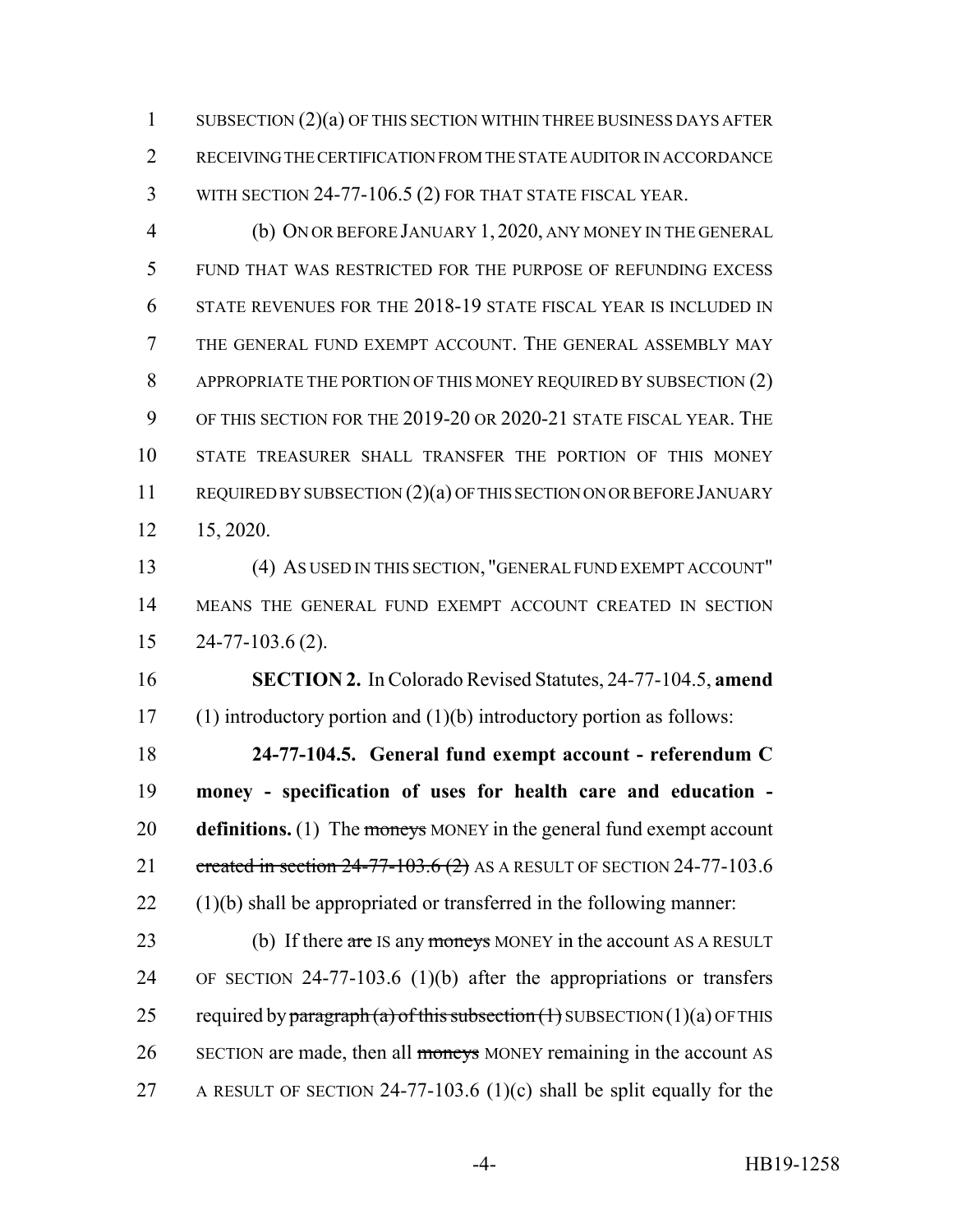following three purposes:

 **SECTION 3.** In Colorado Revised Statutes, 24-77-106.5, **amend** (1)(b) and (2); and **add** (4) as follows:

 **24-77-106.5. Annual financial report - certification of excess state revenues.** (1) (b) Notwithstanding section 24-1-136 (11)(a)(I), based upon the financial report prepared in accordance with subsection (1)(a) of this section for any given fiscal year, the controller shall certify to the governor, the general assembly, THE STATE TREASURER, and the executive director of the department of revenue no later than September 1 following the end of a fiscal year the amount of state revenues in excess 11 of the limitation on state fiscal year spending imposed by section  $20(7)(a)$  of article X of the state constitution, if any, for such fiscal year and the state revenues in excess of such limitation that the state is authorized to 14 retain and spend pursuant to voter approval of section 24-77-103.6.

 (2) Any financial report prepared and certification of state excess revenues made pursuant to subsection (1) of this section shall be audited by the state auditor. No later than September 15 following the certification made by the state controller for any given fiscal year, the state auditor shall report and transmit to the governor, the joint budget committee, the finance committees of the house of representatives and the senate, THE STATE TREASURER, and the executive director of the department of revenue the results of any audit conducted in accordance with this subsection (2).

24 (4) THE STATE REVENUES IN EXCESS OF THE LIMITATION ON STATE 25 FISCAL YEAR SPENDING IMPOSED BY SECTION 20  $(7)(a)$  OF ARTICLE X OF THE STATE CONSTITUTION THAT THE STATE IS AUTHORIZED TO RETAIN AND SPEND PURSUANT TO VOTER APPROVAL OF SECTION 24-77-103.6 INCLUDE